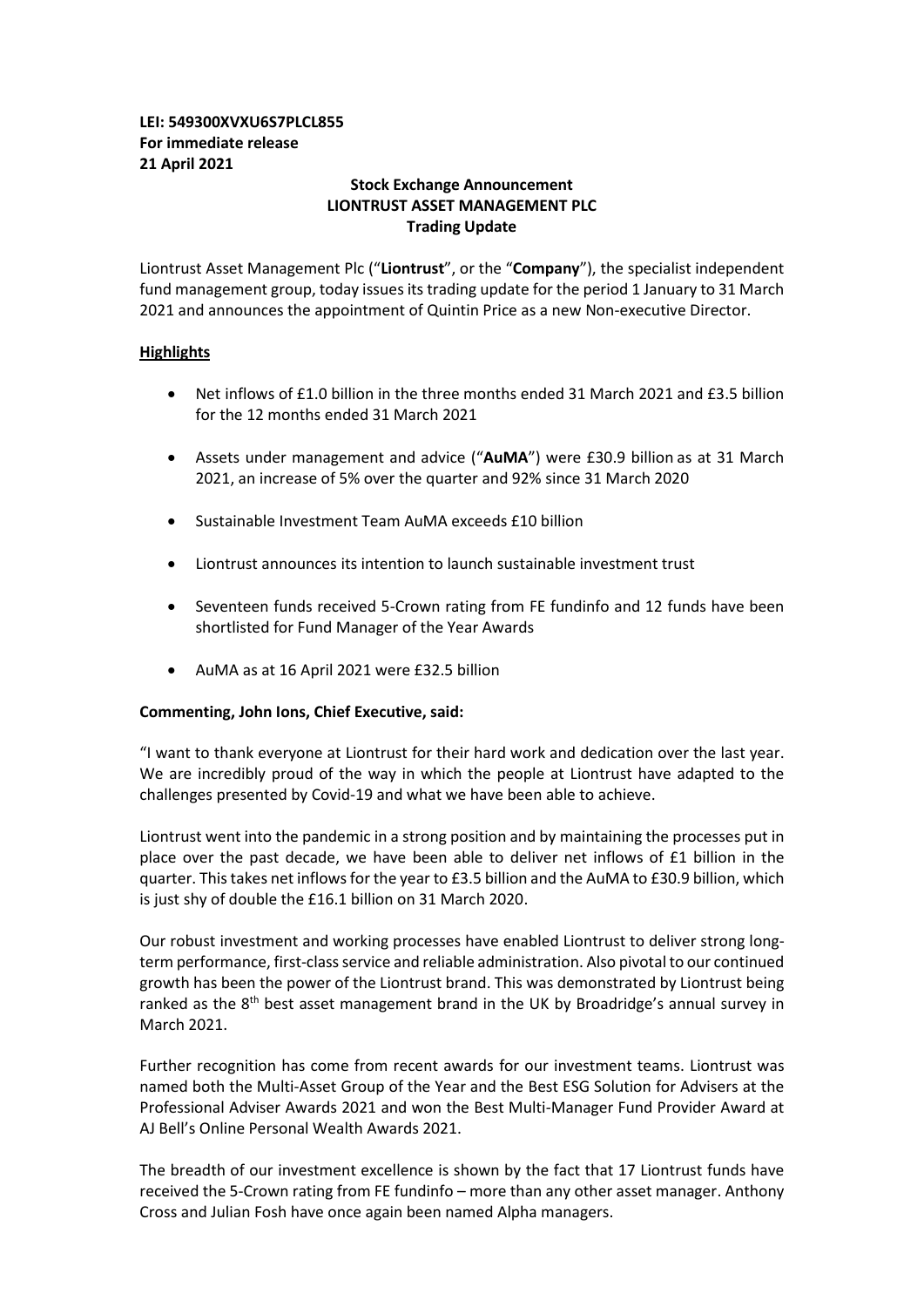Twelve funds managed by four investment teams – Economic Advantage, Sustainable Investment, Global Equity and Multi-Asset – have been shortlisted for Incisive Media's Fund Manager of the Year Awards 2021. Liontrust has also been shortlisted for Global Group of the Year.

The Sustainable Future funds celebrated their 20-year anniversary in February and continue to generate strong sales, with the team's AuMA now more than £10 billion. We are intending to launch an investment trust in late June that will be managed by the Sustainable Investment team.

On 13 April, our Global Fixed Income team celebrated the three-year anniversary of their first fund launch at Liontrust and we are confident this milestone, the team's distinct approach to managing strategic, high yield and absolute return strategies and their long-term performance will lead to growing interest in the funds.

The last year has proved the strength of the business and processes and that Liontrust is well positioned to continue our growth."

#### **Assets under management and advice**

On 31 March 2021, our AuMA stood at £30,929 million and were broken down by type and process as follows:

| <b>Process</b>             | Total  | <b>Institutional</b> | <b>UK Retail</b> | <b>Multi-Asset</b> | <b>Offshore</b>          |
|----------------------------|--------|----------------------|------------------|--------------------|--------------------------|
|                            | (£m)   | (fm)                 | (fm)             | (fm)               | (f.m)                    |
| Sustainable Investment     | 10,238 | 130                  | 9,388            |                    | 720                      |
| Economic Advantage         | 8,759  | 358                  | 8,098            |                    | 303                      |
| Multi-Asset                | 7,139  | ٠                    |                  | 7.139              | $\overline{\phantom{a}}$ |
| Global Equity              | 2,644  | 195                  | 2,449            |                    | ٠                        |
| <b>Cashflow Solution</b>   | 1,209  | 805                  | 347              |                    | 57                       |
| <b>Global Fixed Income</b> | 940    | ٠                    | 345              |                    | 595                      |
| Total                      | 30.929 | 1.488                | 20,627           | 7.139              | 1.675                    |

AuMA as at 16 April 2021 were £32,504 million.

Note: AuMA for the Liontrust Asia Income Fund is excluded as the fund is in the process of being transferred to Somerset Capital Management LLP.

## **Flows**

The net inflows over the three monthsto 31 March 2021 are £958 million (2020: £492 million). A reconciliation of fund flows and AuMA over the three monthsto 31 March 2021 is as follows:

|                                      | Total<br>$(\text{fm})$ | <b>Institutional</b><br>$(\text{fm})$ | <b>UK Retail</b><br>(f.m) | <b>Multi-Asset</b><br>$(\text{fm})$ | <b>Offshore</b><br>(f.m) |
|--------------------------------------|------------------------|---------------------------------------|---------------------------|-------------------------------------|--------------------------|
| <b>Opening AuMA - 1 January 2021</b> | 29,428                 | 1,409                                 | 19,346                    | 7,101                               | 1,572                    |
| Net flows                            | 958                    | (64)                                  | 955                       | 26                                  | 41                       |
| Market and Investment performance    | 543                    | 143                                   | 326                       | 12                                  | 62                       |
| Closing AuMA - 31 March 2021         | 30,929                 | 1,488                                 | 20,627                    | 7.139                               | 1,675                    |

The net inflows over the 12 months to 31 March 2021 are £3,498 million (2020: £2,695 million). A reconciliation of fund flows and AuMA over the 12 months to 31 March 2021 is as follows: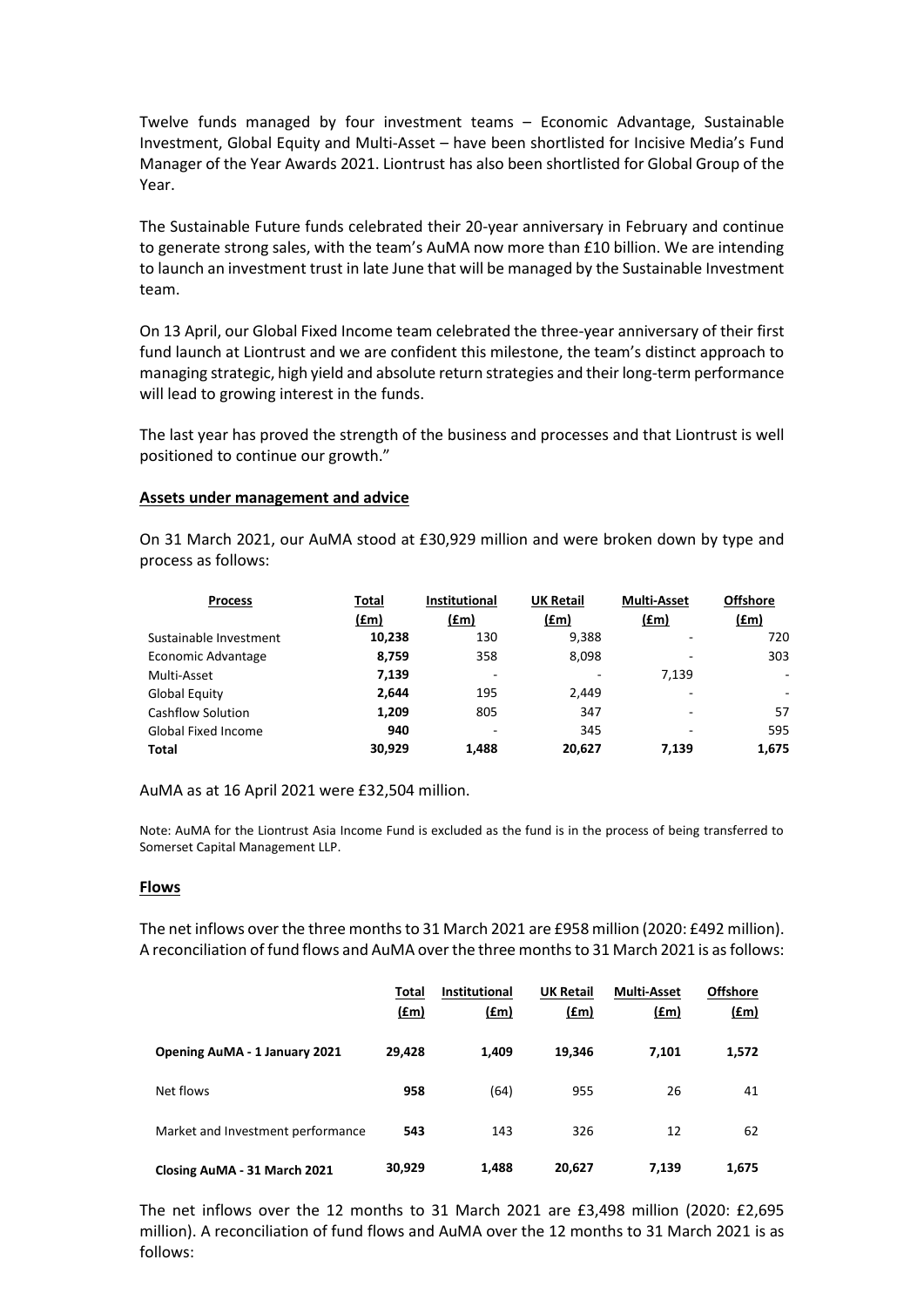|                                                                                     | <b>Total</b><br>f(m) | <b>Institutional</b><br><u>(£m)</u> | <b>UK Retail</b><br><u>(£m)</u> | <b>Multi-Asset</b><br><u>(£m)</u> | <b>Offshore</b><br><u>(£m)</u> |
|-------------------------------------------------------------------------------------|----------------------|-------------------------------------|---------------------------------|-----------------------------------|--------------------------------|
| Opening AuMA - 1 April 2020                                                         | 16,078               | 988                                 | 13.275                          | 840                               | 975                            |
| Net flows                                                                           | 3,498                | 80                                  | 2.944                           | 94                                | 380                            |
| Market and Investment performance<br>Acquisition/(Disposal) of AuMA <sup>1, 2</sup> | 5,833<br>5,520       | 420<br>۰                            | 4,490<br>(82)                   | 588<br>5,617                      | 335<br>(15)                    |
| Closing AuMA - 31 March 2021                                                        | 30,929               | 1.488                               | 20,627                          | 7,139                             | 1,675                          |

<sup>1</sup> The sale of the Asia Income investment team was announced on 2 October 2020 reducing AuMA by £97 million and is included in "Acquisition/(Disposal) of AuMA" for the net flows for the 12 months ended 31 March 2021.

<sup>2</sup> The acquisition of the Architas UK Investment Business completed on 30 October 2020 adding £5,617 million to AuMA and is included in "Acquisition/(Disposal) of AuMA" for the net flows for the 12 months ended 31 March 2021.

# **UK Retail Fund Performance (Quartile ranking)**

|                                        | <b>Quartile ranking</b><br>$-Since$<br>Launch/Manager<br><b>Appointed</b> | <b>Quartile</b><br>ranking -<br>5 year | <b>Quartile</b><br>ranking - 3<br>year | <b>Quartile</b><br>ranking -<br>1 year | Launch Date/<br><b>Manager</b><br><b>Appointed</b> |
|----------------------------------------|---------------------------------------------------------------------------|----------------------------------------|----------------------------------------|----------------------------------------|----------------------------------------------------|
| <b>Economic Advantage funds</b>        |                                                                           |                                        |                                        |                                        |                                                    |
| Liontrust UK Growth Fund               | 1                                                                         | 2                                      | 3                                      | 4                                      | 25/03/2009                                         |
| Liontrust Special Situations Fund      | 1                                                                         | 1                                      | 1                                      | 3                                      | 10/11/2005                                         |
| Liontrust UK Smaller Companies<br>Fund | 1                                                                         | $\mathbf{1}$                           | 1                                      | 3                                      | 08/01/1998                                         |
| Liontrust UK Micro Cap Fund            | $\mathbf{1}$                                                              | $\mathbf{1}$                           | 1                                      | $\overline{2}$                         | 09/03/2016                                         |
| <b>Sustainable Future funds</b>        |                                                                           |                                        |                                        |                                        |                                                    |
| Liontrust Monthly Income Bond<br>Fund  | $\overline{2}$                                                            | $\mathbf{1}$                           | 3                                      | 1                                      | 12/07/2010                                         |
| Liontrust SF Managed Growth Fund       | $\overline{2}$                                                            | $\mathbf{1}$                           | 1                                      | 1                                      | 19/02/2001                                         |
| Liontrust SF Corporate Bond Fund       | $\mathbf{1}$                                                              | $\mathbf{1}$                           | $\overline{2}$                         | 1                                      | 20/08/2012                                         |
| Liontrust SF Cautious Managed<br>Fund  | $\mathbf{1}$                                                              | $\mathbf{1}$                           | $\mathbf{1}$                           | 3                                      | 23/07/2014                                         |
| Liontrust SF Defensive Managed<br>Fund | $\mathbf{1}$                                                              | $\mathbf{1}$                           | $\mathbf{1}$                           | $\overline{2}$                         | 23/07/2014                                         |
| Liontrust SF European Growth Fund      | $\overline{2}$                                                            | $\mathbf{1}$                           | $\mathbf{1}$                           | $\overline{2}$                         | 19/02/2001                                         |
| Liontrust SF Global Growth Fund        | 3                                                                         | $\mathbf{1}$                           | $\mathbf{1}$                           | $\overline{2}$                         | 19/02/2001                                         |
| Liontrust SF Managed Fund              | 1                                                                         | 1                                      | 1                                      | $\mathbf{1}$                           | 19/02/2001                                         |
| Liontrust UK Ethical Fund              | 2                                                                         | 1                                      | 1                                      | 1                                      | 01/12/2000                                         |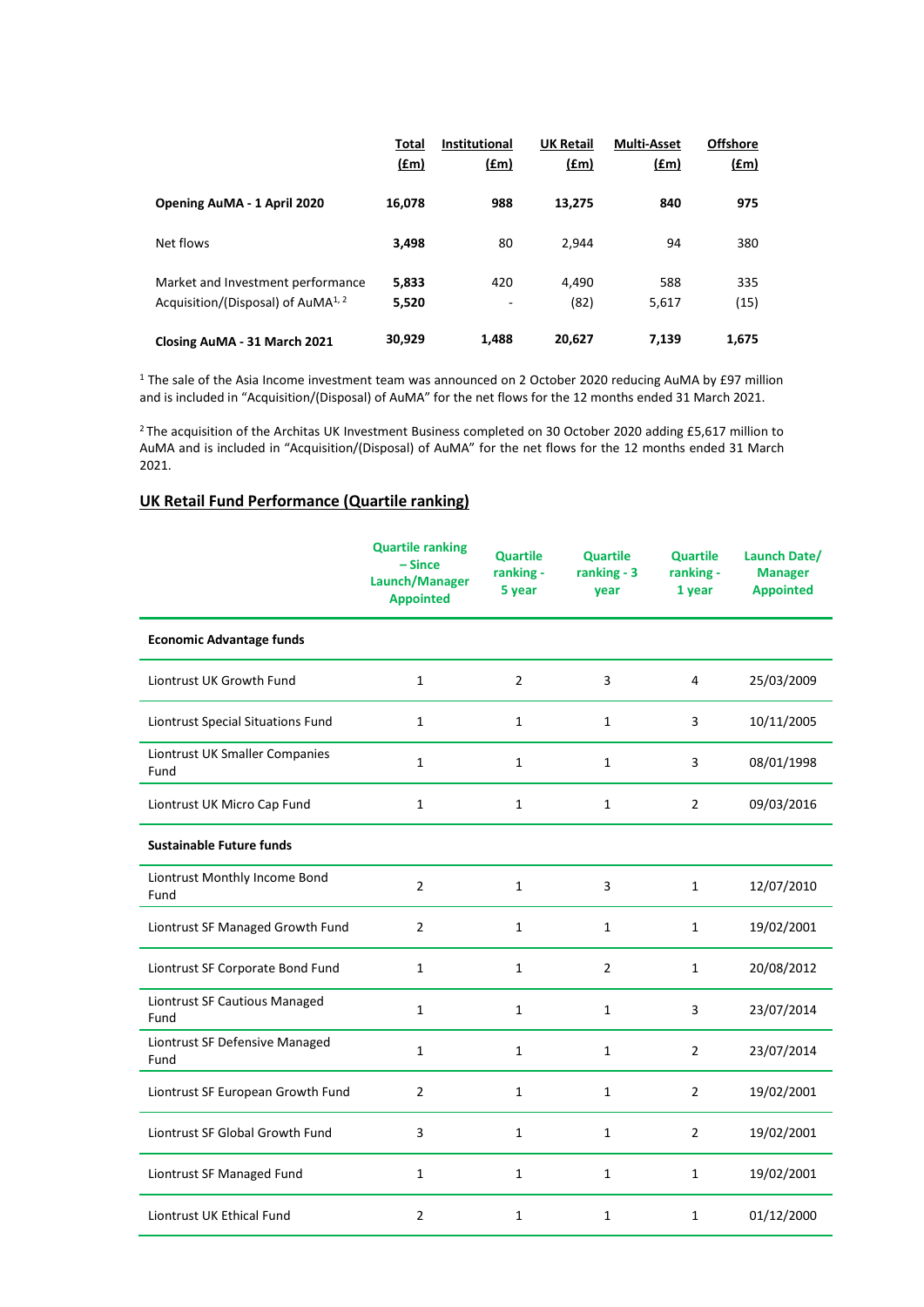| Liontrust SF UK Growth Fund                | $\overline{2}$ | 1              | $\mathbf{1}$   | 2              | 19/02/2001 |
|--------------------------------------------|----------------|----------------|----------------|----------------|------------|
| Global Equity funds <sup>3</sup>           |                |                |                |                |            |
| <b>Liontrust Balanced Fund</b>             | $\mathbf{1}$   | $\mathbf{1}$   | 1              | 3              | 31/12/1998 |
| Liontrust China Fund                       | 4              | 3              | 3              | 3              | 31/12/2004 |
| Liontrust Emerging Market Fund             | $\overline{2}$ | $\overline{2}$ | 3              | 3              | 30/09/2008 |
| Liontrust European Opportunities<br>Fund   | $\overline{2}$ | 3              | 4              | 1              | 29/11/2002 |
| Liontrust Global Smaller Companies<br>Fund | $\mathbf{1}$   | $\mathbf{1}$   | $\mathbf{1}$   | $\overline{2}$ | 01/07/2016 |
| Liontrust Global Alpha Fund                | $\mathbf{1}$   | $\mathbf{1}$   | 1              | $\mathbf{1}$   | 31/12/2001 |
| Liontrust Global Dividend Fund             | $\mathbf{1}$   | $\mathbf{1}$   | 1              | $\overline{2}$ | 20/12/2012 |
| Liontrust Global Equity Fund               | $\mathbf{1}$   | 1              | 1              | $\overline{2}$ | 31/12/2001 |
| Liontrust Global Technology Fund           | 3              | $\overline{2}$ | 3              | 4              | 15/12/2015 |
| Liontrust Income Fund                      | $\mathbf{1}$   | $\mathbf{1}$   | $\overline{2}$ | 3              | 31/12/2002 |
| Liontrust Japan Equity Fund                | $\overline{2}$ | $\mathbf 1$    | $\overline{2}$ | $\overline{2}$ | 22/06/2015 |
| Liontrust Japan Opportunities Fund         | $\mathbf{1}$   | 4              | 4              | $\mathbf{1}$   | 30/09/2002 |
| Liontrust US Income Fund                   | 4              | 4              | 4              | 4              | 30/09/2010 |
| Liontrust US Opportunities Fund            | $\mathbf{1}$   | 1              | 1              | $\overline{2}$ | 31/12/2002 |
| <b>Cashflow Solution funds</b>             |                |                |                |                |            |
| Liontrust European Growth Fund             | $\mathbf{1}$   | $\mathbf{1}$   | $\mathbf{1}$   | $\mathbf{1}$   | 15/11/2006 |
| Liontrust Global Income Fund               | $\mathsf{3}$   | 3              | 3              | $\mathbf{1}$   | 03/07/2013 |
| <b>Global Fixed Income funds</b>           |                |                |                |                |            |
| Liontrust Strategic Bond Fund              | $\overline{2}$ |                |                | $\overline{2}$ | 08/05/2018 |

Source: Financial Express to 31 March 2021 as at 9 April 2021, bid-bid, total return, net of fees, based on primary share classes. The Liontrust Asia Income Fund and funds previously managed by the European Income investment team are excluded. Past performance is not a guide to future performance, investments can result in total loss of capital. The above funds are all UK authorised unit trusts or UK authorised ICVCs (primary share class).

<sup>3</sup> Liontrust Latin America Fund, Liontrust Russia Fund and Liontrust India Fund are not included as they are in IA sectors that are not rankable (e.g. Specialist and Unclassified) as it would not be a fair comparison to make.

## **New Non-executive Director**

Liontrust also announces that Quintin Price will join the Board of the Company as a Nonexecutive Director with effect from 1 July 2021. He succeeds Mike Bishop who retires from the Company after the 2021 Annual General Meeting. On joining the Board, Quintin will become a member of the Audit & Risk, Remuneration and Nomination Committees.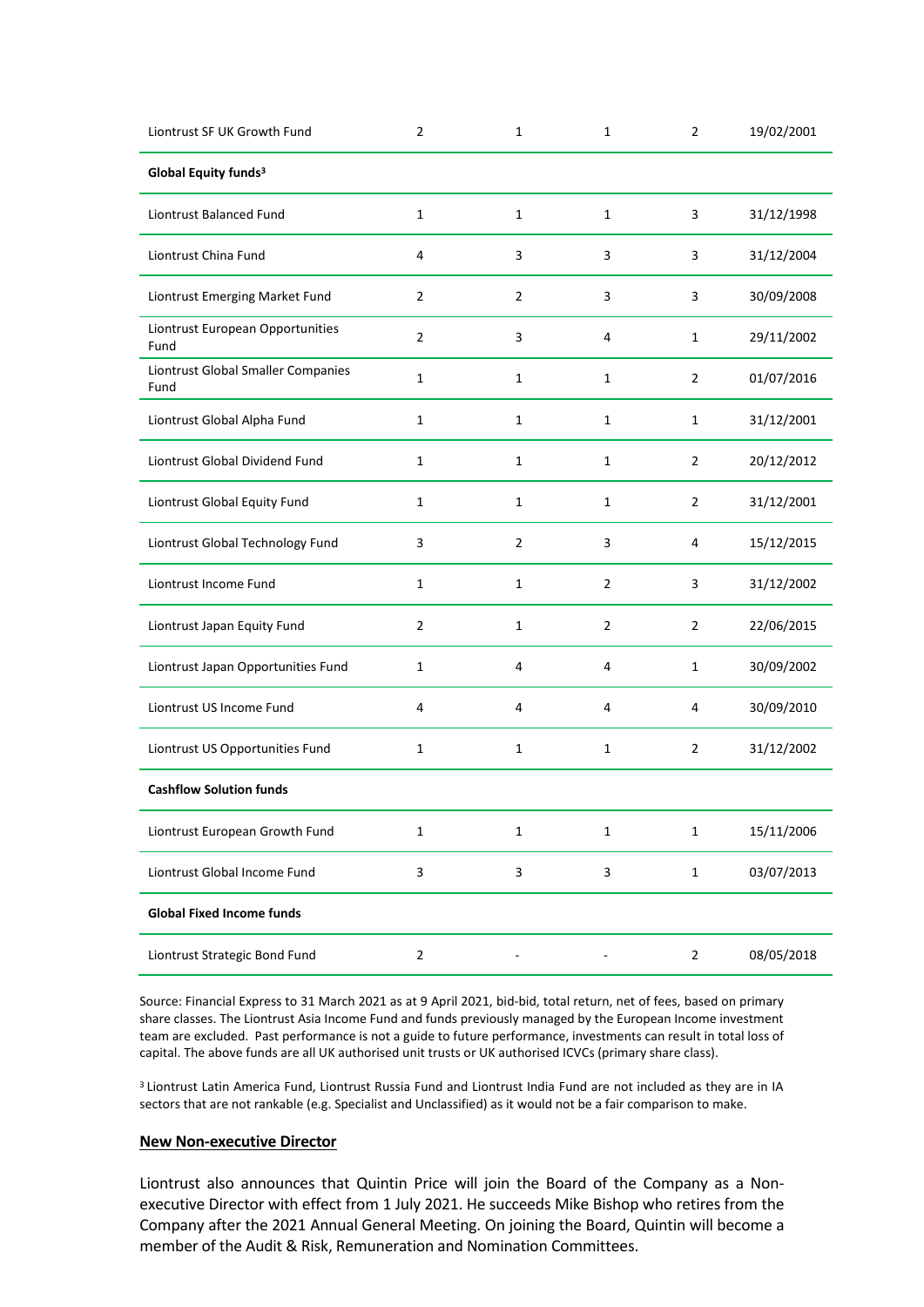Quintin brings investment management knowledge and expertise to the Board from a 30-year career working at a senior level for several leading investment companies. From 2005 to 2015, he was at BlackRock where he was Head of Alpha Strategies and a member of the Global Executive Committee. Quintin holds a BSc. in Economic & Social History from the University of Bristol.

Quintin is currently a Senior Adviser at Actis LLP, a privately-owned private equity, real estate and energy & infrastructure company. He is also a Non-executive Director of Aperture Investors LLC, a New York based fund manager, and F&C Investment Trust Plc.

**Commenting on the appointment, Alastair Barbour, Non-executive Chairman, said: "On behalf** of the Directors, I would like to welcome Quintin to the Board. Quintin has a wealth of experience, knowledge and insights that will be an invaluable addition for us as Liontrust continues to expand its investment capability and proposition. We look forward to Quintin's contribution beginning in July.

We also look forward to continuing to benefit from Mike's expertise over the next few months."

## Notes:

- 1. The appointment of Quintin Price was made by the Board on the recommendation of the Nomination Committee.
- 2. The Board has determined that Quintin Price will be an independent Non-executive Director on appointment in accordance with the UK Corporate Governance Code.
- 3. Quintin Price has been a director of the following listed companies in the last five years:

| <b>Current Directorships</b>        | Past Directorships         |  |  |
|-------------------------------------|----------------------------|--|--|
| <b>F&amp;C Investment Trust Plc</b> | Polar Capital Holdings Plc |  |  |

- 4. Membership of other committees will be determined in due course.
- 5. There are no additional details to disclose in respect of Quintin Price's appointment under Listing Rule 9.6.13R.

## **Full year results**

Liontrust confirms that it will be announcing its full year results for the financial year ended 31 March 2021 on Wednesday, 23 June 2021.

## **For further information please contact:**

**Liontrust Asset Management Plc (Tel: 020 7412 1700, Website: liontrust.co.uk)** John Ions: Chief Executive Vinay Abrol: Chief Financial Officer & Chief Operating Officer Simon Hildrey: Chief Marketing Officer David Boyle: Head of Corporate Development

**N+1 Singer Advisory LLP (Tel: 020 7496 3000)** Corporate Broking: Tom Salvesen Corporate Finance: Justin McKeegan